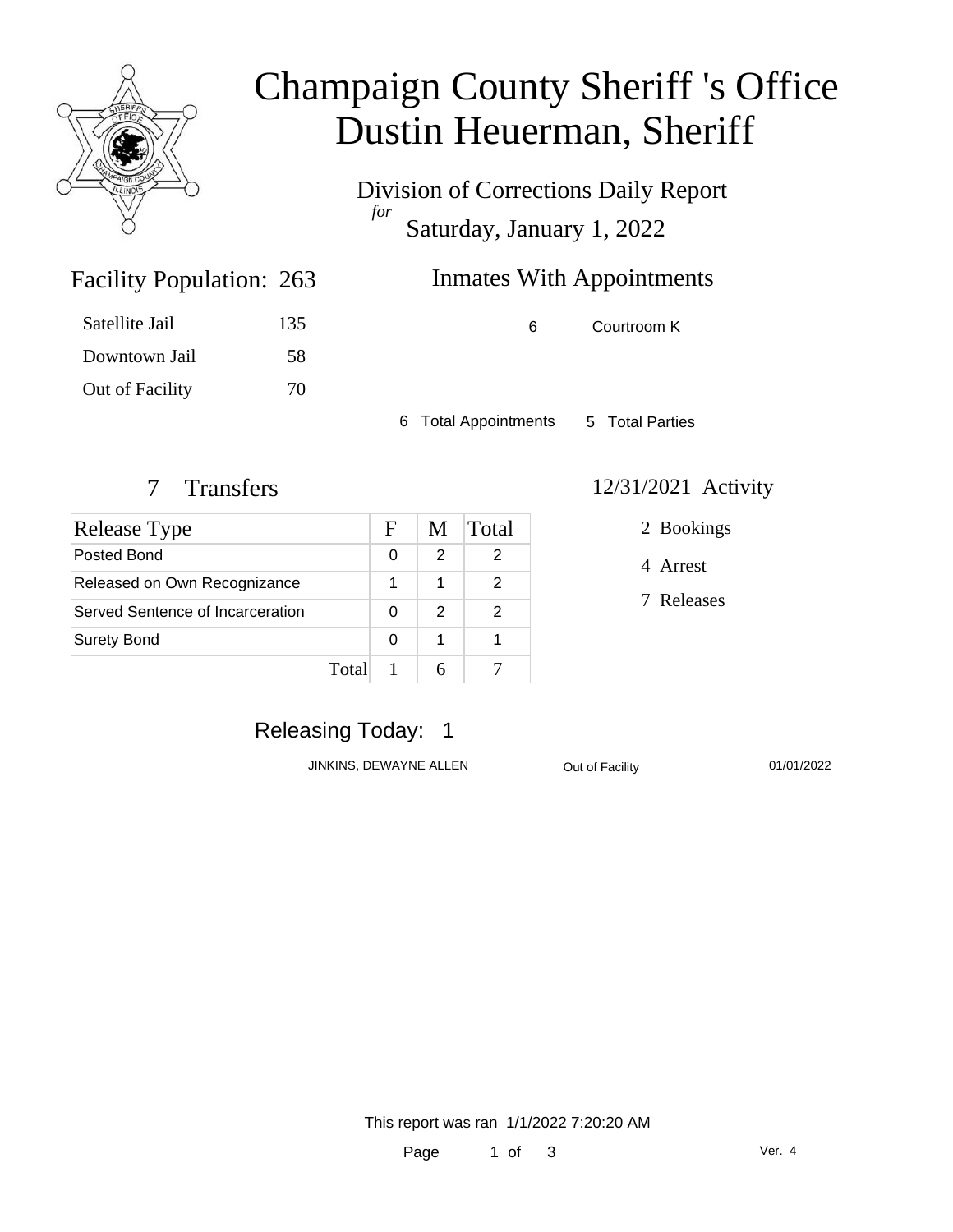

# Champaign County Sheriff 's Office Dustin Heuerman, Sheriff

Division of Corrections Daily Report *for* Saturday, January 1, 2022

#### Custody Status Count

- Electronic Home Dentention 12
	- Felony Arraignment 3
	- Felony Pre-Sentence 6
		- Felony Pre-Trial 204
	- Felony Pre-Trial DUI 3
	- Felony Sentenced CCSO 2
	- Felony Sentenced IDOC 17
		- Hold Other 2
	- Misdemeanor Arraignment 5
		- Misdemeanor Other 1
		- Misdemeanor Pre-Trial 2
- Misdemeanor Sentenced CCSO 2
	- Petition to Revoke 1
	- Remanded to DHS 2
	- Traffic Sentenced CCSO 1
		- Total 263

This report was ran 1/1/2022 7:20:20 AM